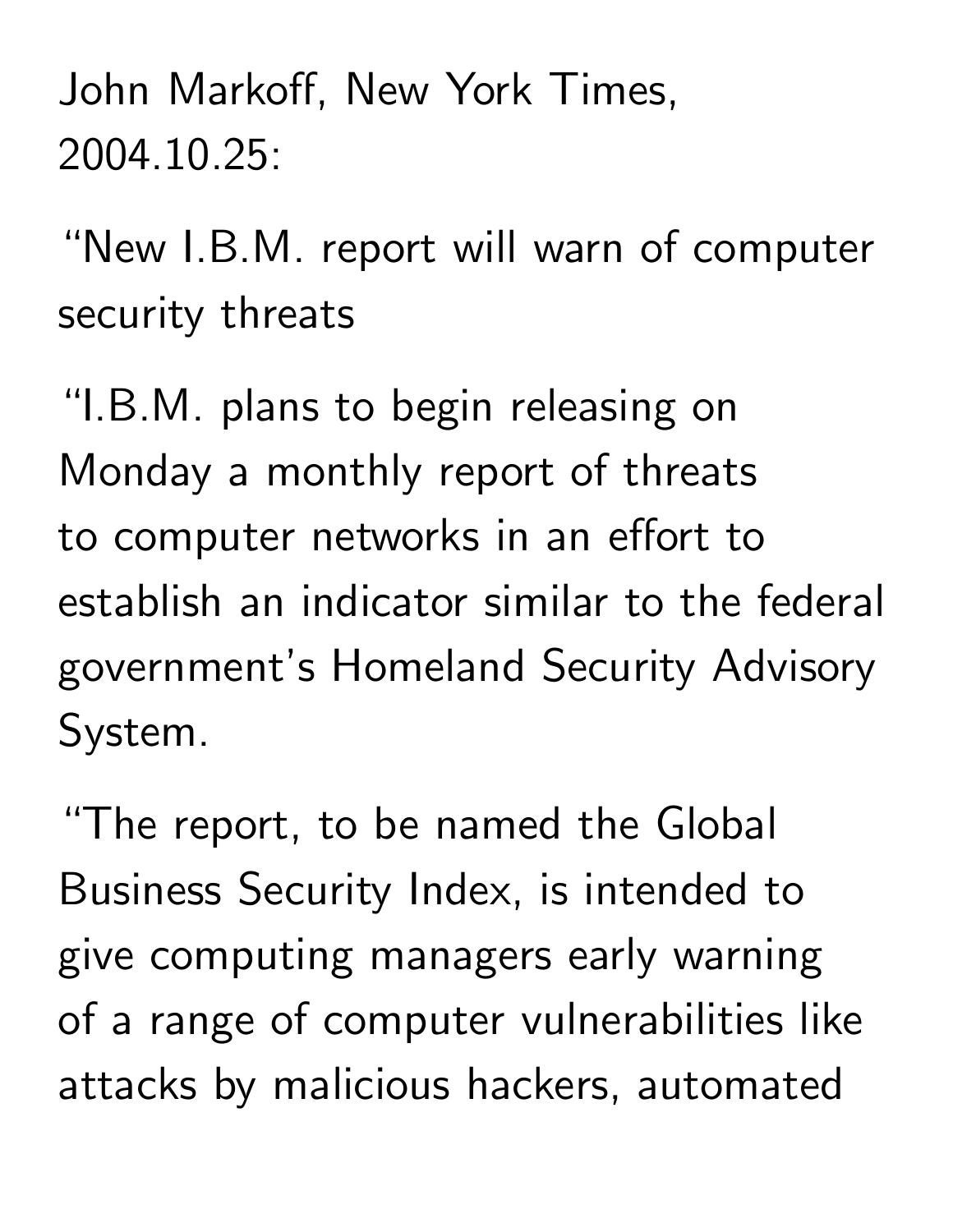softwares, viruses and worms, as well as to gauge the impact of political upheavals and natural disasters. .. and the contract of the contract of the

"The index will be released on I.B.M.'s Web site and will be part of a broader service known as the I.B.M. Security Threats and Attack Trends, or STAT, report, which the company offers customers at a cost of about \$10,000 a year. . \_\_\_\_\_\_\_

"Both the I.B.M. executives and other security experts said that they were seeing more sophisticated attacks and that the culture of the computer underground was shifting from bored teenagers to criminals attempting to steal information or money."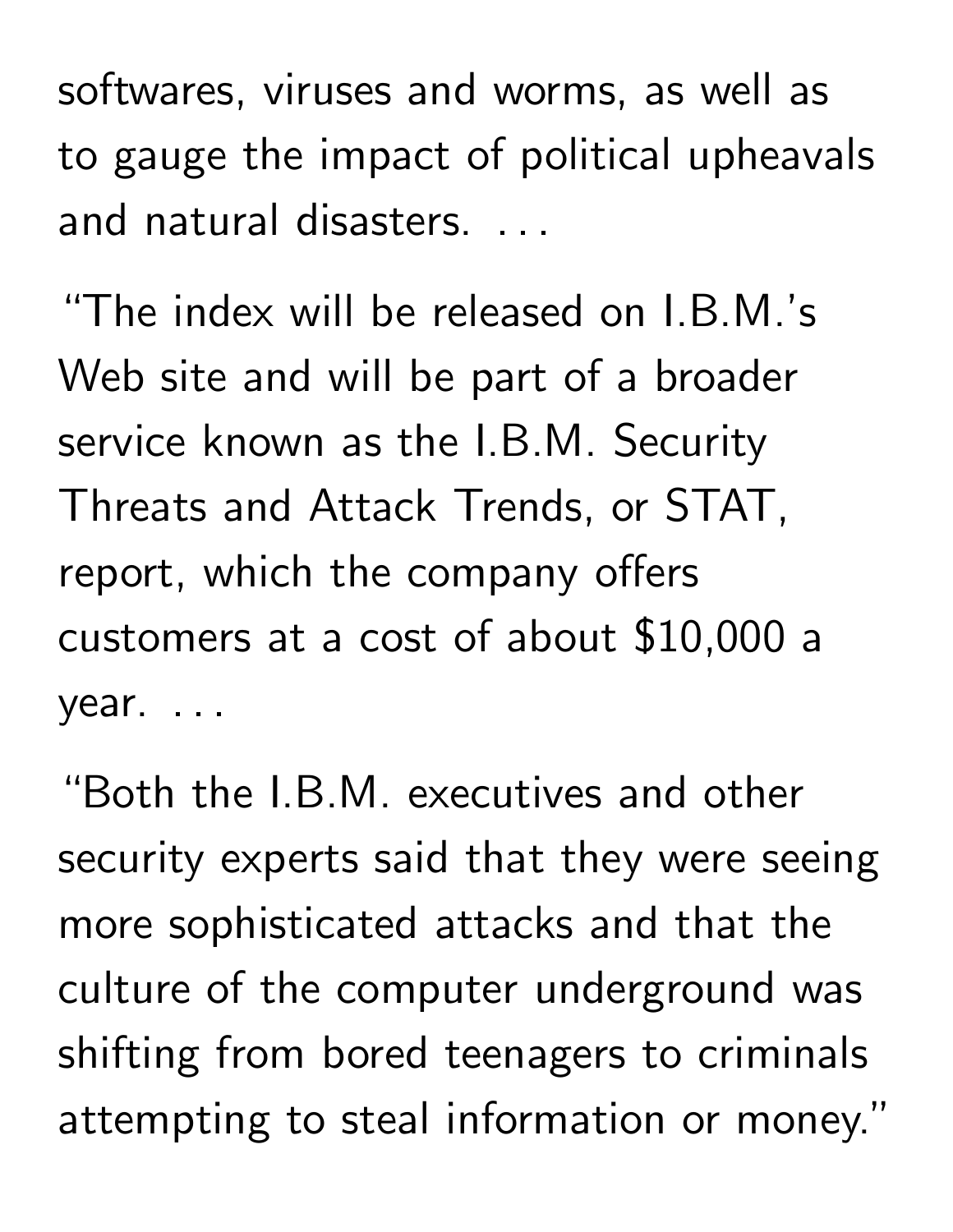Course grade: 60% homework. 10% midterm 1. 10% midterm 2, probably 17 November. 20% final.

Need 85% for A, 75% for B, etc.

Each exam question is scored on a 10-point scale. 5 questions on each midterm, 10 questions on final.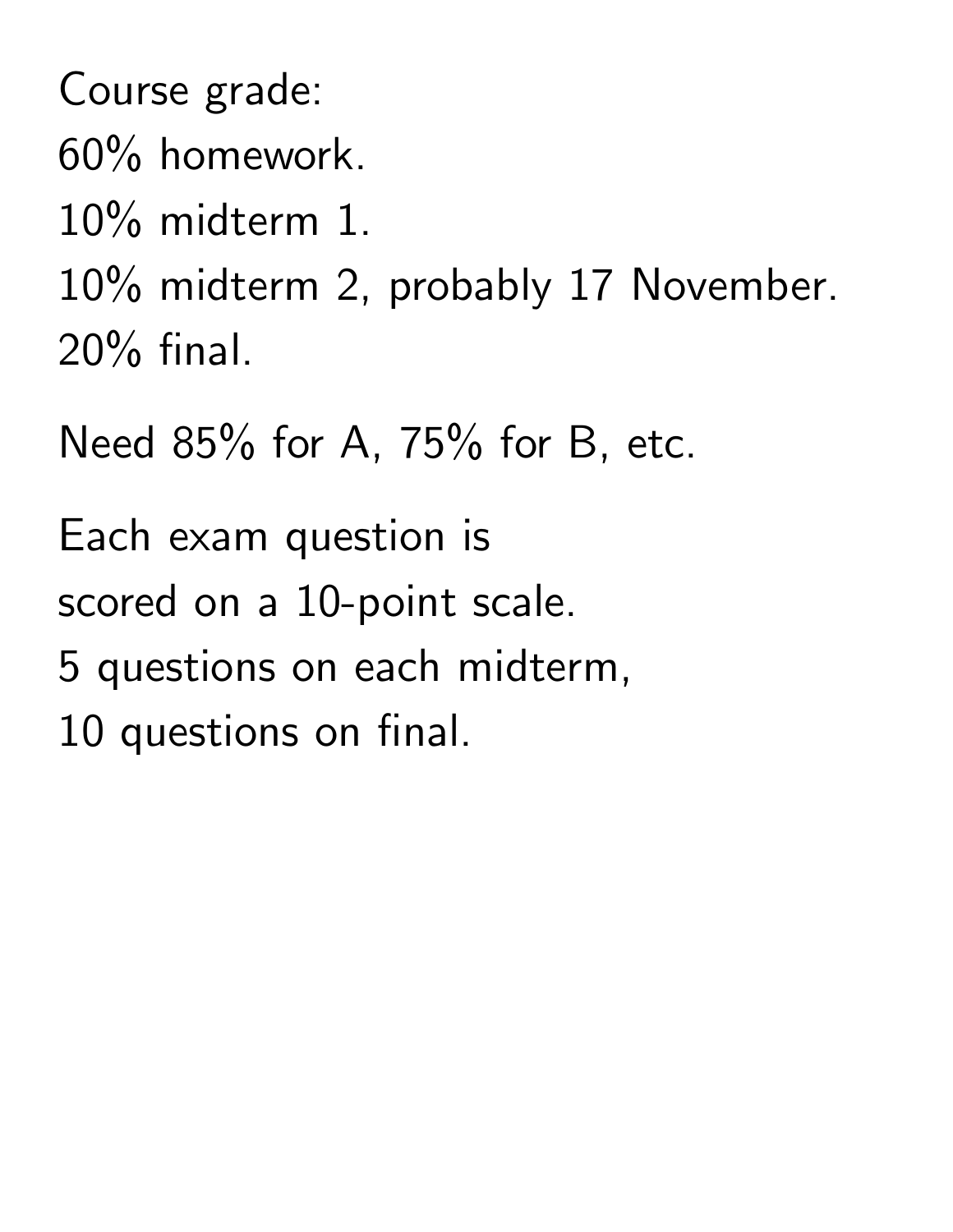6% first security hole; 6% second security hole;

6% tenth security hole.

 $\mathbf{r}=\mathbf{r}+\mathbf{r}$ 

. . .

 $\mathbf{r}=\mathbf{r}+\mathbf{r}$ 

2% first question on midterm 1;

2% second question on midterm 1;

2% fifth question on midterm 1. 2% first question on midterm 2; 2% second question on midterm 2;  $\mathbf{r}$  ,  $\mathbf{r}$ 2% fifth question on midterm 2.

2% first question on final;

2% second question on final;

2% tenth question on final.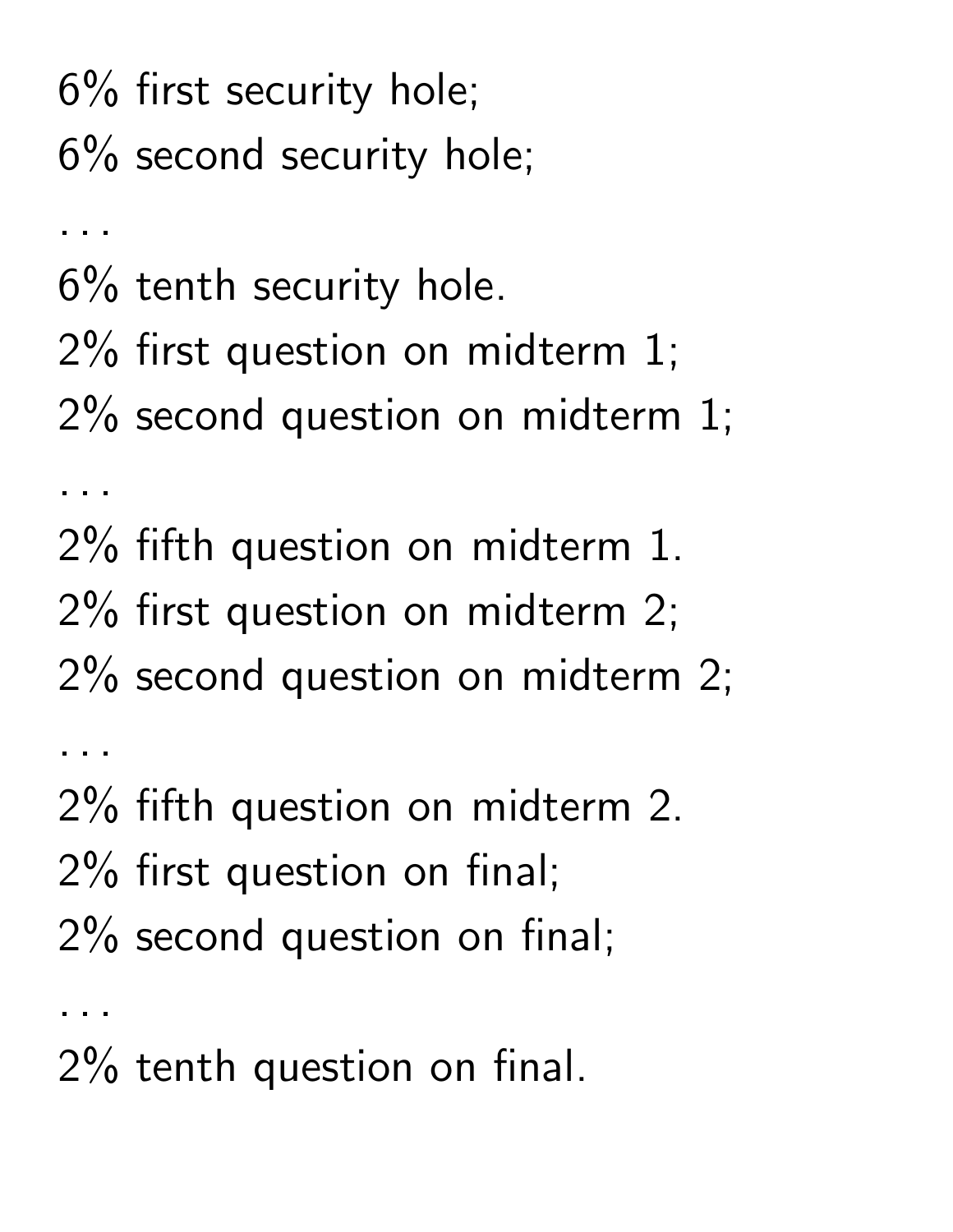Before calling execve, most setuid programs call setuid(getuid()); to set uid to real uid.

Does setuid(getuid()) really give up all extra powers obtained by a setuid program? Not necessarily!

1. Can undo setuid(getuid()) in some situations.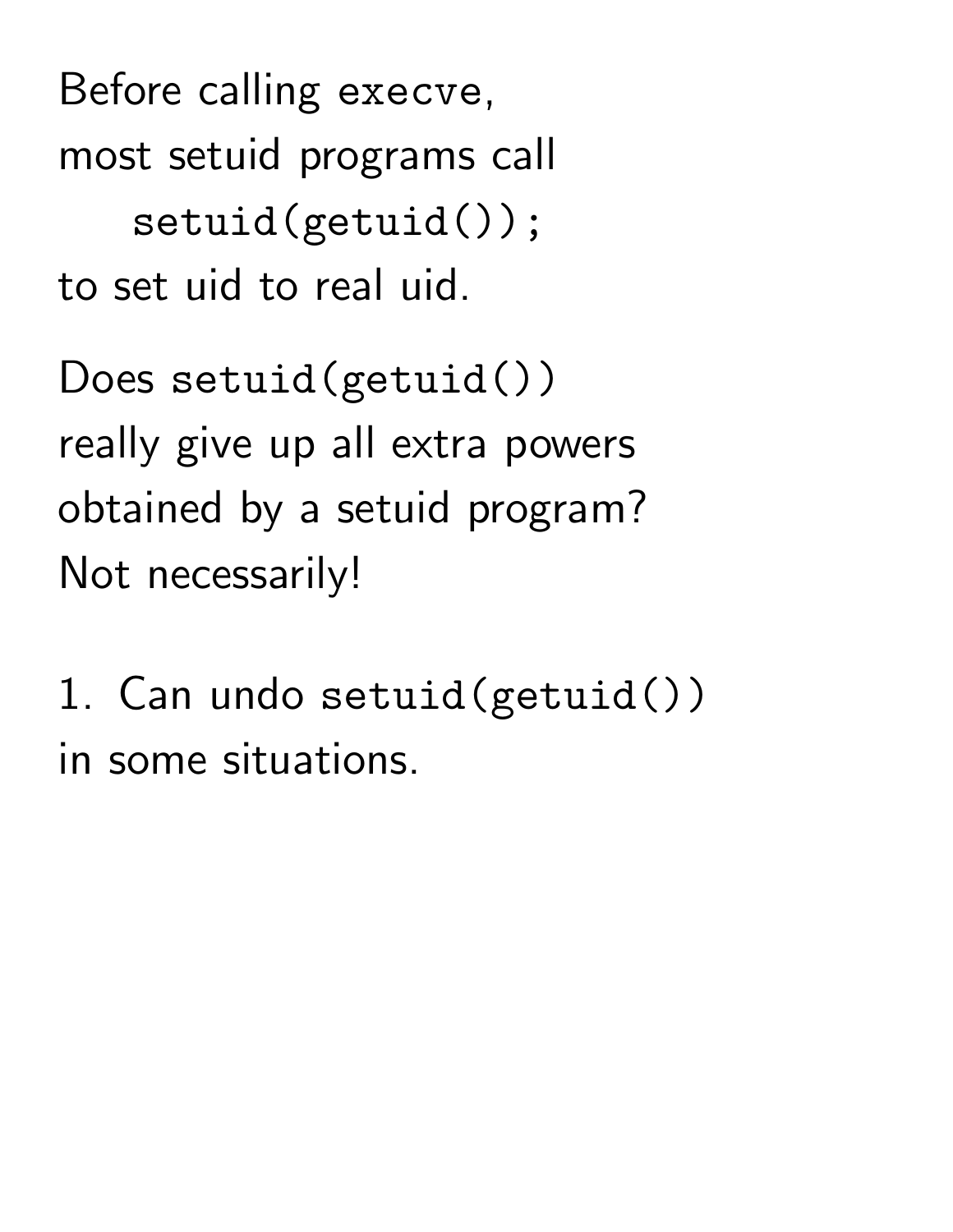2. Process may have read secrets while it had root access. Relies on execve to wipe memory.

After setuid(getuid()), some systems allow user to extract secrets from memory by attaching with gdb.

Easy fix: attaching never works if program has permissions 4711. But most setuid programs are 4755.

(Some UNIX kernel bugs have allowed attaching even before setuid(getuid()); see, e.g., Linux kernel bug fixed 2001.02.)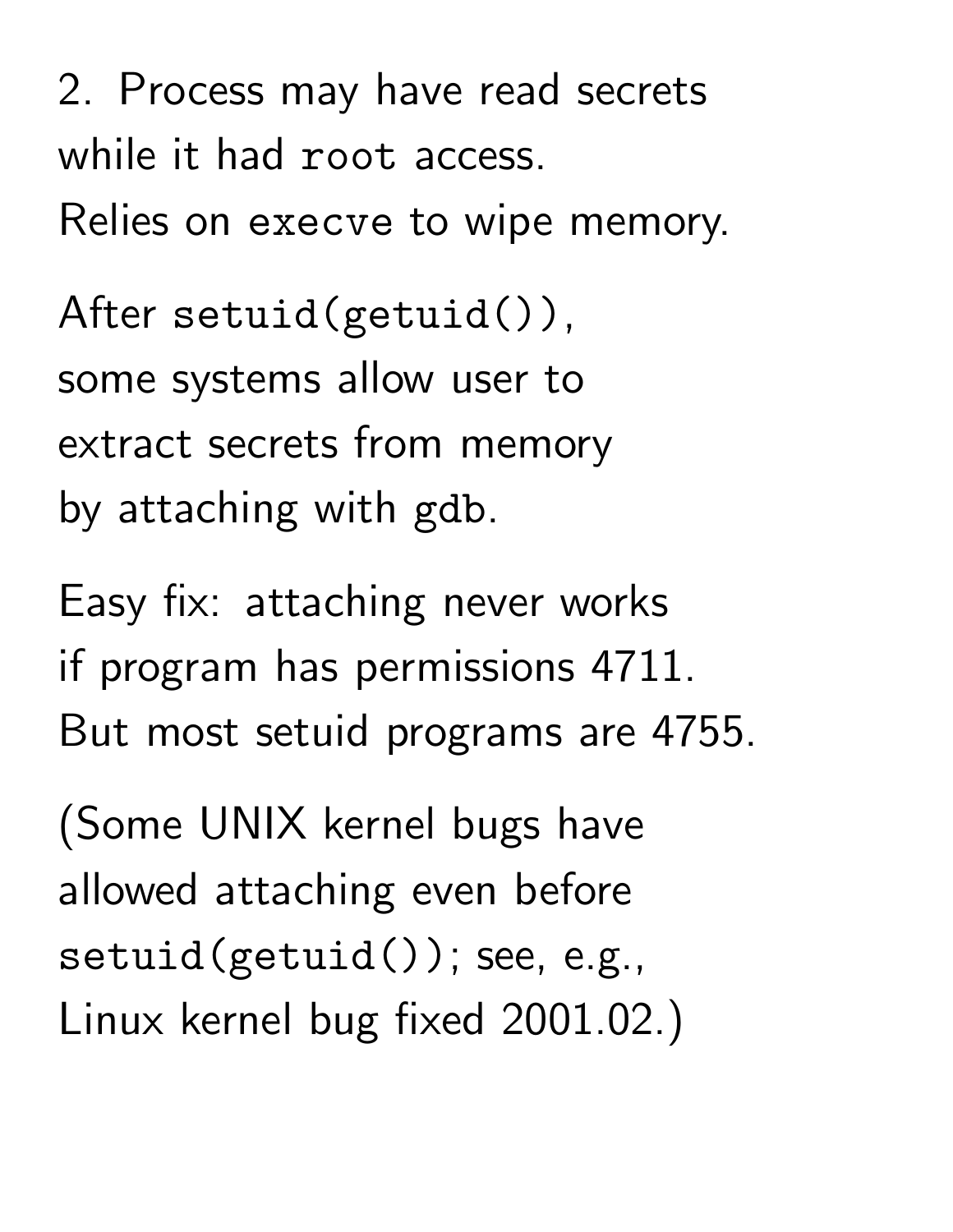All permission bits:

- : setuid to file's owner.
- : setgid to file's group.
- : sticky; restricts directories.
- : readable by owner.
- : writable by owner.
- : executable by owner.
- : readable by group.
- : writable by group.
- : executable by group.
- : readable by other users.
- : writable by other users.
- : executable by other users.

Groups are analogous to owners but somewhat more complicated.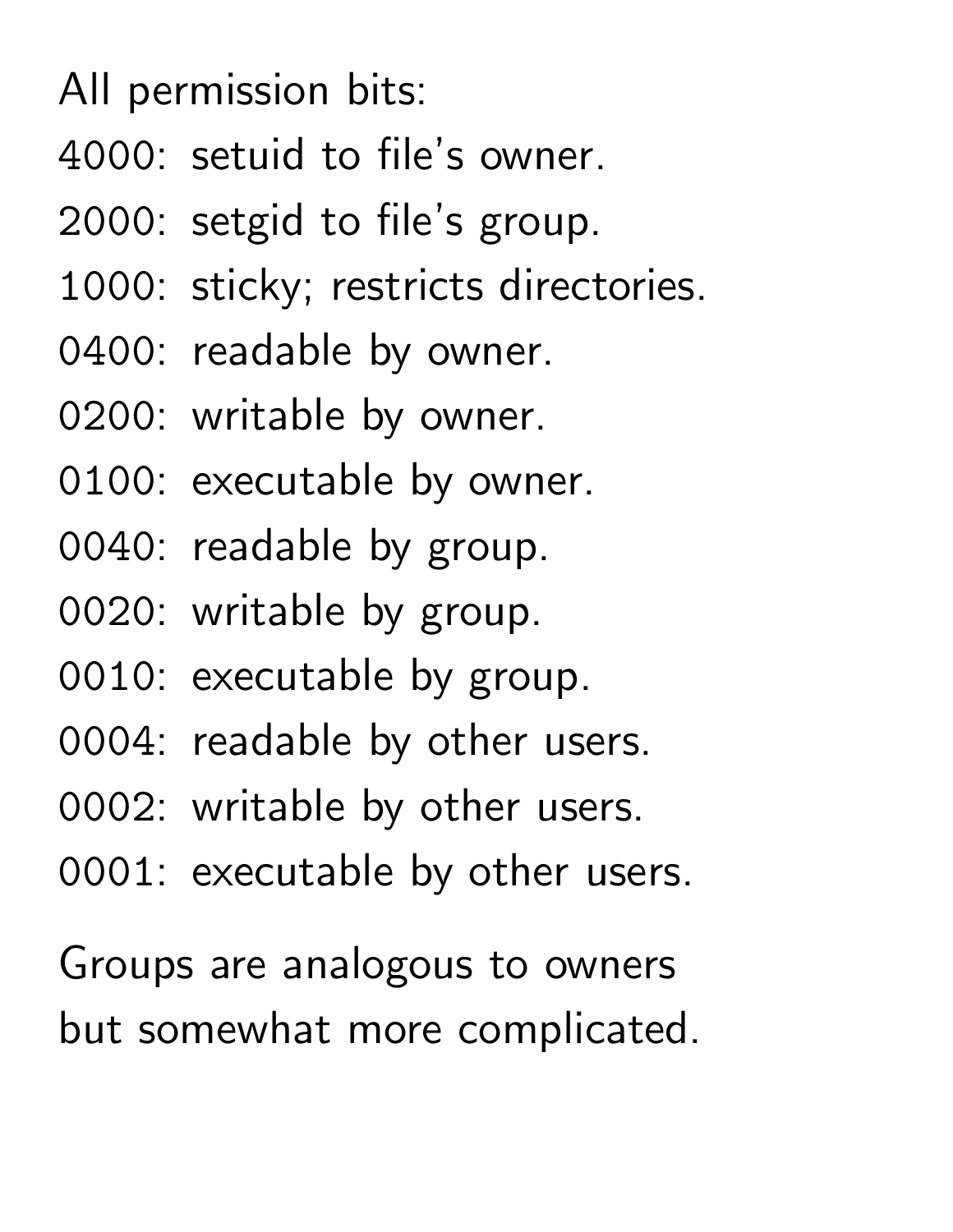3. Process may have acquired other privileges while root: e.g., it may have opened a root file to read secrets or to write something.

setuid() doesn't close file. execve() doesn't close file.

/home/joe/evil can read file if it was opened for reading: read() syscall doesn't re-check uid. Similarly, can write file if it was opened for writing.

Sendmail bug, fixed 2000.03.01: failed to close various files before execv(argv[0], argv).